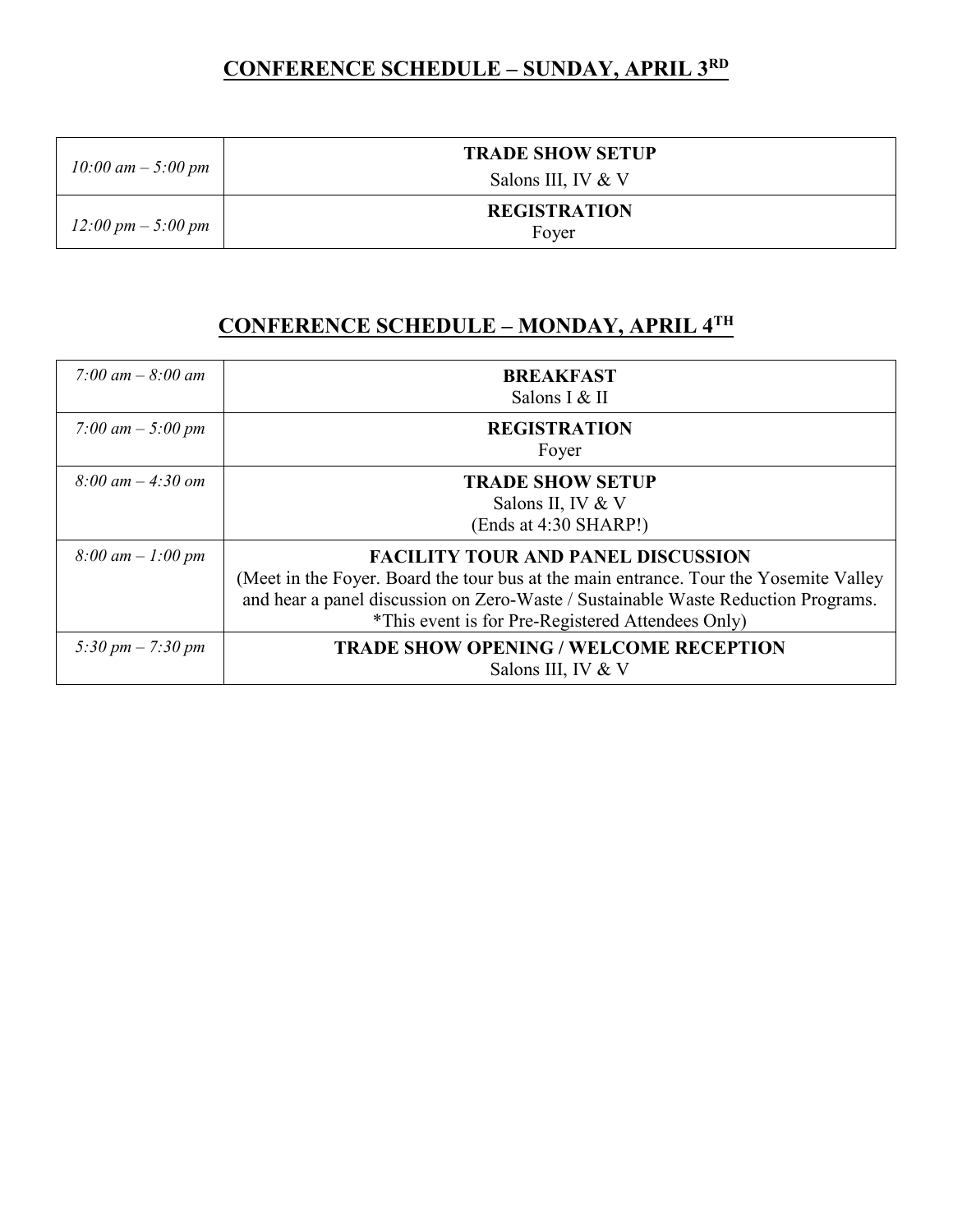## **TECHNICAL SESSIONS – TUESDAY, APRIL 5TH**

|                                         | <b>TRACK 1A - LEGISLATIVE ISSUES</b>                                                                                                                                                                                                                     | <b>TRACK 1B - HEALTH AND SAFETY</b>                                                                                                                                      |  |
|-----------------------------------------|----------------------------------------------------------------------------------------------------------------------------------------------------------------------------------------------------------------------------------------------------------|--------------------------------------------------------------------------------------------------------------------------------------------------------------------------|--|
| 9:00 am $-10:00$ am                     | (Moderator: Keith Hester<br>Proctor: Lynnda Martin)<br>"What Is Environmental Justice & How It<br><b>Might Impact You"</b><br>Wes Younger / Trinity Consultants                                                                                          | (Moderator: Dwayne Balch<br>Proctor: Herb Cantu)<br>"Covid Panel Discussion"<br>Tom Parker/ Jacobs<br>Brian Liebich / Sacramento County<br>Salvatore Coniglio / Recology |  |
|                                         |                                                                                                                                                                                                                                                          | Eric Oddo / Western Placer WMA                                                                                                                                           |  |
| $10:00$ am $-11:30$ am                  |                                                                                                                                                                                                                                                          | <b>JOINT CHAPTERS MEETING</b><br><b>Counties Room</b>                                                                                                                    |  |
| $10:00$ am $- 2:00$ pm                  | <b>TRADE SHOW</b>                                                                                                                                                                                                                                        |                                                                                                                                                                          |  |
| $11:30$ am $- 1:00$ pm                  | Salons II, IV & V<br><b>LUNCH</b>                                                                                                                                                                                                                        |                                                                                                                                                                          |  |
|                                         | Salons III, IV & V / Trade Show Area                                                                                                                                                                                                                     |                                                                                                                                                                          |  |
|                                         | <b>TRACK 2A- TRANSFER STATION</b><br><b>DESIGN AND OPERATIONS</b>                                                                                                                                                                                        | <b>TRACK 2B- SUSTAINABLE</b><br><b>OPERATIONS</b>                                                                                                                        |  |
| $2:00 \, \text{pm} - 2:30 \, \text{pm}$ | (Moderator: Dan Amann<br>Proctor: Amer Hussain)<br>"Transfer Station Design and<br>Operations"<br>Tim Raibley / HDR Engineering                                                                                                                          | (Moderator: Kyle Loreto<br>Proctor: Keith Hester)<br>"Case Study- Building Sustainable Materials<br>Management"<br>Janet Goodrich / Jacobs / CH2M                        |  |
| $2:30 \, \text{pm} - 3:00 \, \text{pm}$ | "Tipping Floors Improving Durability"<br>Robert Swan / HD Concrete Floors                                                                                                                                                                                | "Don't Stop Now! Waste Safety Update and<br>Outlook"***<br>Kasem Cornelius / Blue Ridge Services***                                                                      |  |
| $3:00 \, \text{pm} - 3:30 \, \text{pm}$ | <b>BREAK</b>                                                                                                                                                                                                                                             |                                                                                                                                                                          |  |
|                                         | <b>TRACK 3A- TRANSFER STATION</b><br><b>DESIGN AND OPERATIONS</b>                                                                                                                                                                                        | <b>TRACK 3B - CA REGULATIONS ON</b><br><b>GREEN WASTE &amp; COMPOSTING</b>                                                                                               |  |
| 3:30 pm $-$ 4:00 pm                     | (Moderator: Sarah Stephenson<br>Proctor: Amer Hussain)<br>"Design Considerations for MSW and<br><b>Organics TS"</b><br>Brian Liebich / Sacramento County<br>Tom Parker / Jacobs                                                                          | (Moderator: Lynnda Martin<br>Proctor: Greg Ollivier)<br>"SB 1383 Across the State with HF&H"<br>Rob Hilton / HF&H<br>Haley Kunert / HF&H                                 |  |
| $4:00pm-4:30pm$                         | "Right Sizing Heavy Equipment - Bigger<br><b>Isn't Always Better"</b><br>Jason Todaro / Blue Ridge Services                                                                                                                                              | "You Can't Improve What You Don't<br>Measure"<br>Sam Marchant / Blue Ridge Services                                                                                      |  |
| $4:30 \, \text{pm} - 5:00 \, \text{pm}$ |                                                                                                                                                                                                                                                          | <b>BREAK</b>                                                                                                                                                             |  |
|                                         | <b>TRACK 4A - SB 1383</b><br><b>IMPLEMENTATION PLAN</b>                                                                                                                                                                                                  | <b>TRACK 4B - WASTE CONVERSION</b><br><b>TECHNOLOGY</b>                                                                                                                  |  |
| $5:00 \, \text{pm} - 6:00 \, \text{pm}$ | (Moderator: Dan Amann<br>Proctor: Chuck Magee)<br>"The City of Oceanside Crash Course for<br><b>Implementing Organic Recycling"</b><br>Adrian Hernandez / City of Oceanside<br>Annika Andersen / City of Oceanside<br>Colleen Foster / City of Oceanside | (Moderator: Herb Cantu<br>Proctor: Melissa St. John)<br>"Air Burner Technology"<br>Michael Schmitt / Airburners                                                          |  |

\*\*\**Session change made after program publication. Will differ from printed conference program.*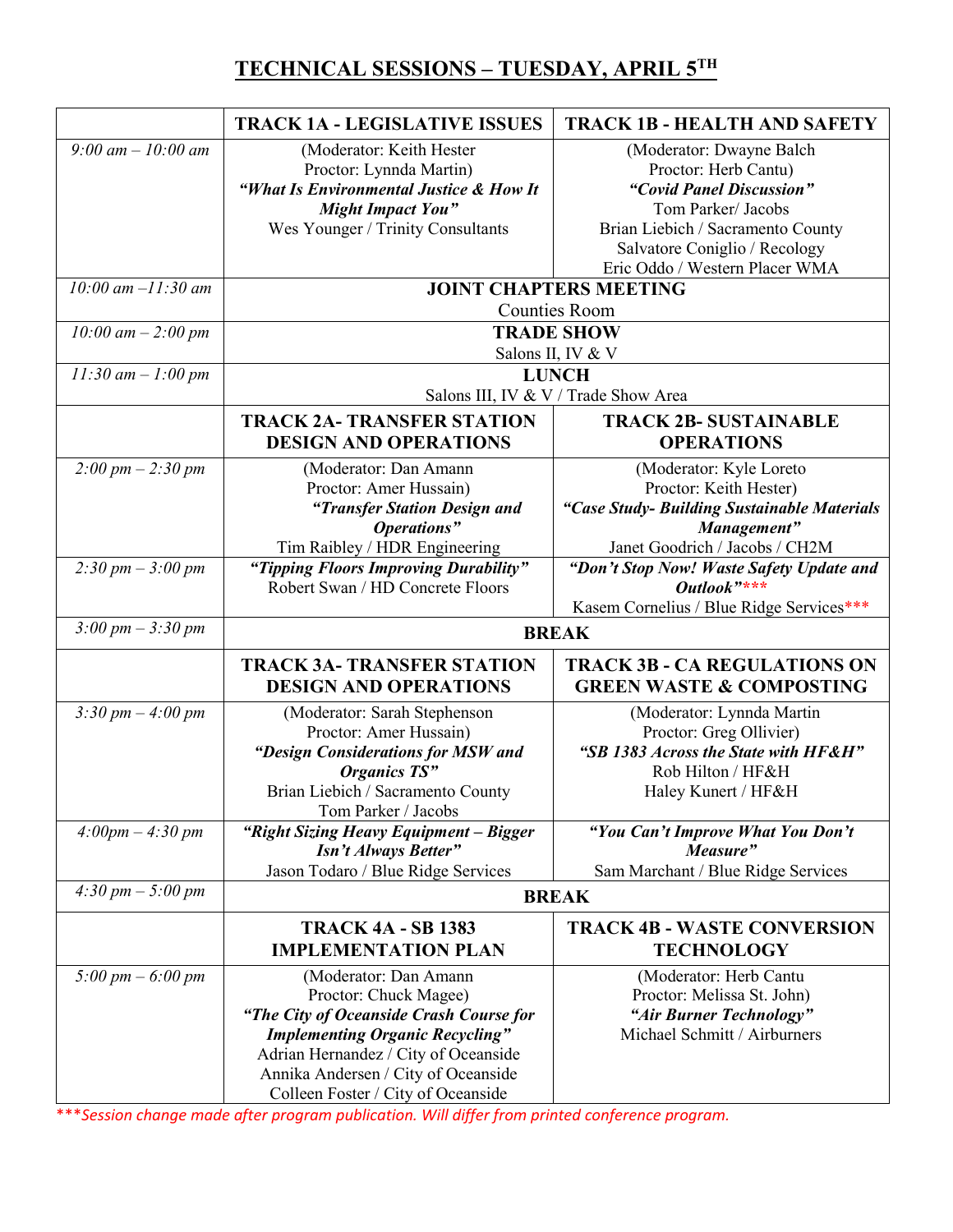## **TECHNICAL SESSIONS – WEDNESDAY, APRIL 6TH**

|                                         | <b>TRACK 5A- SPECIAL WASTE</b><br><b>HANDLING</b>                                                                                                                                                                      | <b>TRACK 5B - WASTE CONVERSION</b><br><b>TECHNOLOGY</b>                                                                                                                                                                                 |
|-----------------------------------------|------------------------------------------------------------------------------------------------------------------------------------------------------------------------------------------------------------------------|-----------------------------------------------------------------------------------------------------------------------------------------------------------------------------------------------------------------------------------------|
| $8:00 \text{ am} - 9:00 \text{ am}$     | (Moderator: Amer Hussain<br>Proctor: Dan Amman)<br>"Batteries, Propane Cylinders, and<br><b>Special Projects for Emerging Waste"</b><br>Doug Kobold / CA Product Stewardship<br>Joanne Brasch / CA Product Stewardship | (Moderator: Eric Zetz<br>Proctor: Chuck Magee)<br>"Waste Processing For Increased Diversion<br>and Organics Removal"<br>Charles Mosley / WasteAway<br>Mike Webb / WasteAway                                                             |
| 9:00 am $-$ 9:15 am                     | <b>BREAK</b>                                                                                                                                                                                                           |                                                                                                                                                                                                                                         |
|                                         | <b>TRACK 6A- COLLECTION</b><br><b>PROGRAMS</b>                                                                                                                                                                         | <b>TRACK 6B-WASTE REDUCTION</b><br><b>PROGRAMS</b>                                                                                                                                                                                      |
| $9:15$ am $-9:45$ am                    | (Moderator: Dawyne Balch<br>Proctor: Kyle Loreto)<br>"Food Scrap Collection and Processing"<br>Deepti Jain / City of Sunnyvale                                                                                         | (Moderator: Herb Cantu<br>Proctor: Keith Hester)<br>"Collection Rates and Diversion<br>Programs"<br>April Hamud / HF&H<br>Samantha Irwin / HF&H                                                                                         |
| 10:00 am $-$ 2:00 pm                    | <b>TRADE SHOW</b><br>Salon II, IV & V                                                                                                                                                                                  |                                                                                                                                                                                                                                         |
| $11:30$ am $-1:00$ pm                   | <b>LUNCH</b><br>Salons III, IV & V / Trade Show Area                                                                                                                                                                   |                                                                                                                                                                                                                                         |
|                                         | <b>TRACK 7A-LANDFILL</b><br><b>DEVELOPMENT</b>                                                                                                                                                                         | <b>TRACK 7B - COMPOST FACILITY</b><br><b>IMPROVEMENT</b>                                                                                                                                                                                |
| $1:00 \, pm - 1:30 \, pm$               | (Moderator: Amer Hussain<br>Proctor: Sarah Stephenson)<br>"Santa Maria Cell 1 Extension Liner<br>Design"<br>Jeremy Botica / SWT Engineering<br>Herb Cantu / City of Santa Maria                                        | (Moderator: Dawyne Balch<br>Proctor: Amer Hussain)<br>"Compost Facility Improvement - Lessons<br><b>Learned For Siting A Compost Facility On</b><br>Top Of A Landfill"<br>Brian Fuchs / Gore<br>Srividhya Viswanathan / SCS Engineering |
| $1:30 \, \text{pm} - 2:00 \, \text{pm}$ | "The Importance of Landfill Master<br>Planning – Don't Keep Kicking the Can<br>Down The Road"<br>Lindsey Angell / Golder                                                                                               | "A Roadmap for Transitioning To Electric<br><b>Waste Collection Fleets"</b><br>John Carlton / HDRINC                                                                                                                                    |
| $2:00 \, \text{pm-2}:30 \, \text{pm}$   |                                                                                                                                                                                                                        | <b>BREAK</b>                                                                                                                                                                                                                            |
|                                         | <b>TRACK 8A- SB1383 AND WASTE</b><br><b>REDUCTION</b>                                                                                                                                                                  | <b>TRACK 8B-SB1383 COMPLIANCE</b><br><b>ISSUES</b>                                                                                                                                                                                      |
| $2:30 \, \text{pm} - 3:00 \, \text{pm}$ | (Moderator: Lynnda Martin<br>Proctor: Eric Zetz)<br>"Biogas Conditioning Facility at the<br><b>Monterey Regional Waste District"</b><br>Guy Petraborg / Monterey Regional Waste<br>Alex Newell / Tetra Tech            | (Moderator: Chuck Magee<br>Proctor: Dawyne Balch)<br>"Compost Trends In California Aiding In<br><b>SB1383 Capacity Planning"</b><br>Cindy Liles / HDRINC                                                                                |
| $3:00 \, \text{pm} - 3:30 \, \text{pm}$ | "Recovering Organics From MSW and<br>$SSO$ "<br>Dr. Yaniv Scherson / Anaergia                                                                                                                                          | "Collaborative Outreach In The Field: How<br>To Conduct Effective Route Reviews"<br>Mary-Clare Bosco / Recyclist                                                                                                                        |
| 3:30 pm $-$ 4:00 pm                     | <b>BREAK</b>                                                                                                                                                                                                           |                                                                                                                                                                                                                                         |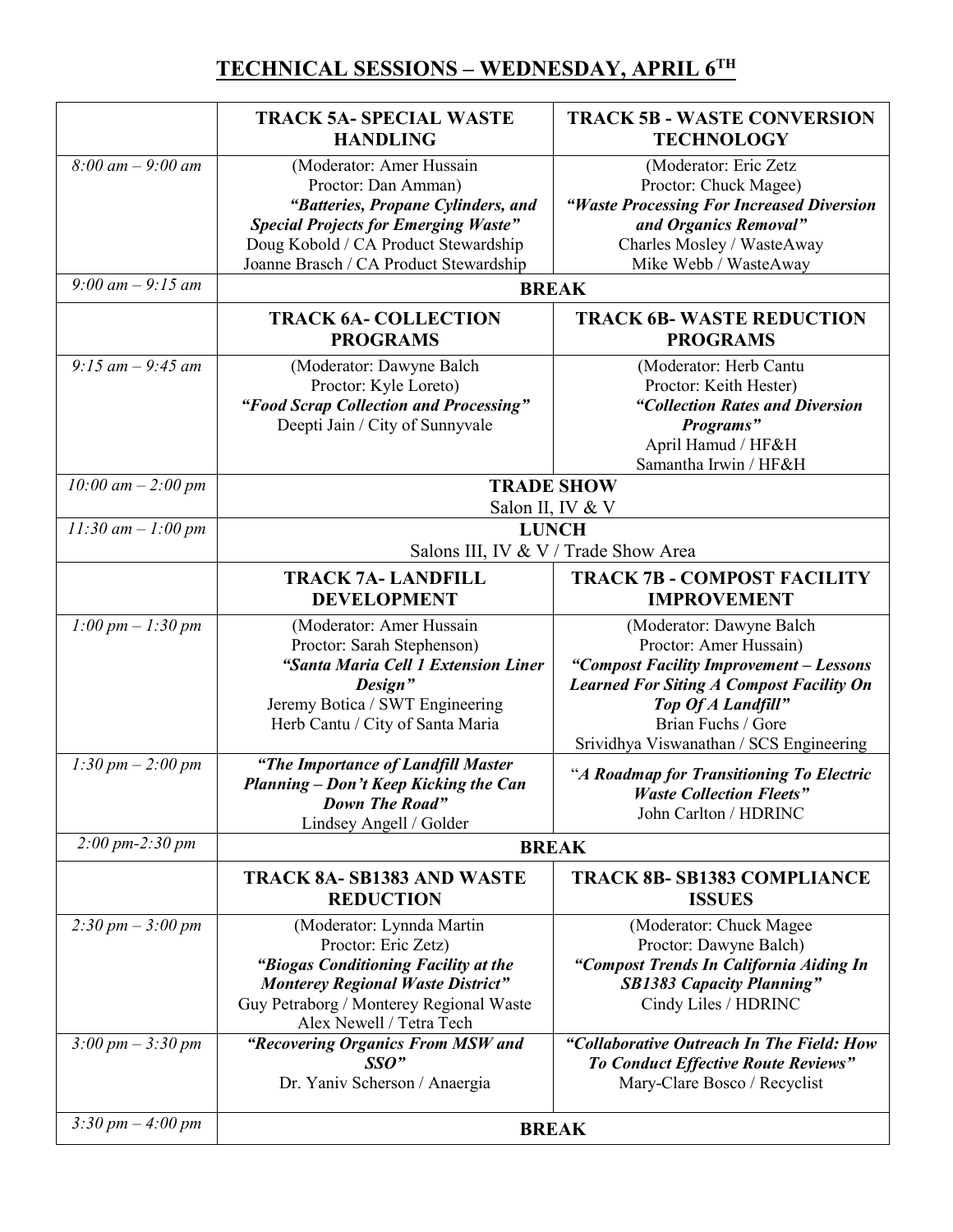## **TECHNICAL SESSIONS – WEDNESDAY, APRIL 6TH**

|                                         | <b>TRACK 9A- LANDFILL</b><br><b>DEVELOPMENT</b>                                    | <b>TRACK 9B- PUBLIC RELATIONS</b>                                            |
|-----------------------------------------|------------------------------------------------------------------------------------|------------------------------------------------------------------------------|
| $4:00 \, \text{pm} - 5:00 \, \text{pm}$ | (Moderator: Chuck Magee)<br>Proctor: Melissa St. John)                             | (Moderator: Greg Ollivier<br>Proctor: Lynnda Martin)                         |
|                                         | "Impacts of General WDR<br><b>Updates To Region 2"</b><br>Will Rice / Region 2 RWB | "Meaningful Engaging Diverse<br>Populations"<br>Maria Gamez / City of Tacoma |
| 4:30 pm $-6:30$ pm                      | Kate Waind / City of Tacoma<br><b>NON-HOSTED BAR</b><br><b>Grand Terrace</b>       |                                                                              |
| 6:30 pm $-8:00$ pm                      | <b>BANQUET DINNER</b><br>Salons I & II                                             |                                                                              |
| $8:30 \, \text{pm} -10:00 \, \text{pm}$ | <b>KARAOKE, S'MORES, &amp; GAMES</b><br>Pavilion                                   |                                                                              |